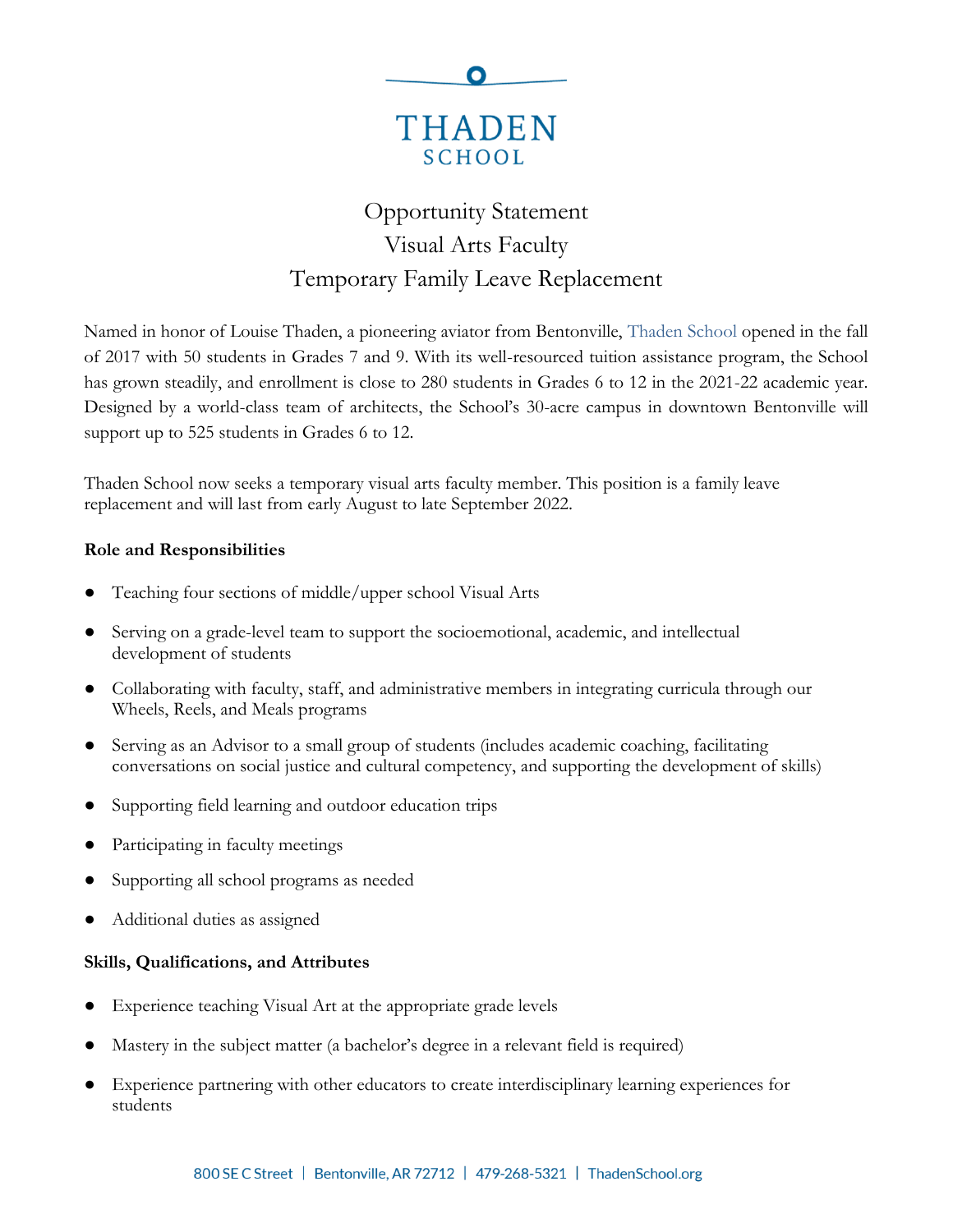- Ability to communicate high expectations and standards for student learning
- Understanding of and sensitivity to adolescent challenges
- Ability to think broadly and creatively about student-centered learning
- Commitment to providing detailed feedback on student work in a timely manner
- Commitment to social justice, equity, and inclusion
- Ability to scope and sequence student learning experiences in collaboration with other faculty
- Excellent verbal and written skills

## **Physical Requirements**

- Job frequently requires standing, walking, and handling objects with hands
- Job occasionally requires reaching, climbing, stooping, kneeling, pushing, pulling, and lifting up to 50 pounds

#### **Wage Classification**

Based on the duties and requirements above, this position will be paid as a salaried exempt employee.

## **Applications**

Please submit your application materials through our online portal for [Thaden School Job Opportunities.](https://www.paycomonline.net/v4/ats/web.php/jobs?clientkey=E412B6EED165D3FD16DB0FF91E74B10C&session_nonce=915852c58367eb064b1ae3ce5464ff79) Applications should include a cover letter and resume. The start date is negotiable. Thaden is an equal opportunity employer and complies with all federal, state, and local laws that prohibit discrimination in employment because of race, color, national origin, citizenship, age (18 or older), religion, disability, marital status, veteran status, and sexual orientation. Applications by members of all underrepresented groups, including women and people of color, are encouraged.

Salary will be competitive within the independent school sector. All offers of employment are contingent upon successful completion of a criminal background check.

#### **About the School**

A non-sectarian independent school under the direction of its own board, Thaden School offers a challenging and innovative educational program that ignites in students a passion for discovery and learning, prepares them to succeed in college, and inspires them to lead lives of integrity, purpose, and responsible global citizenship.